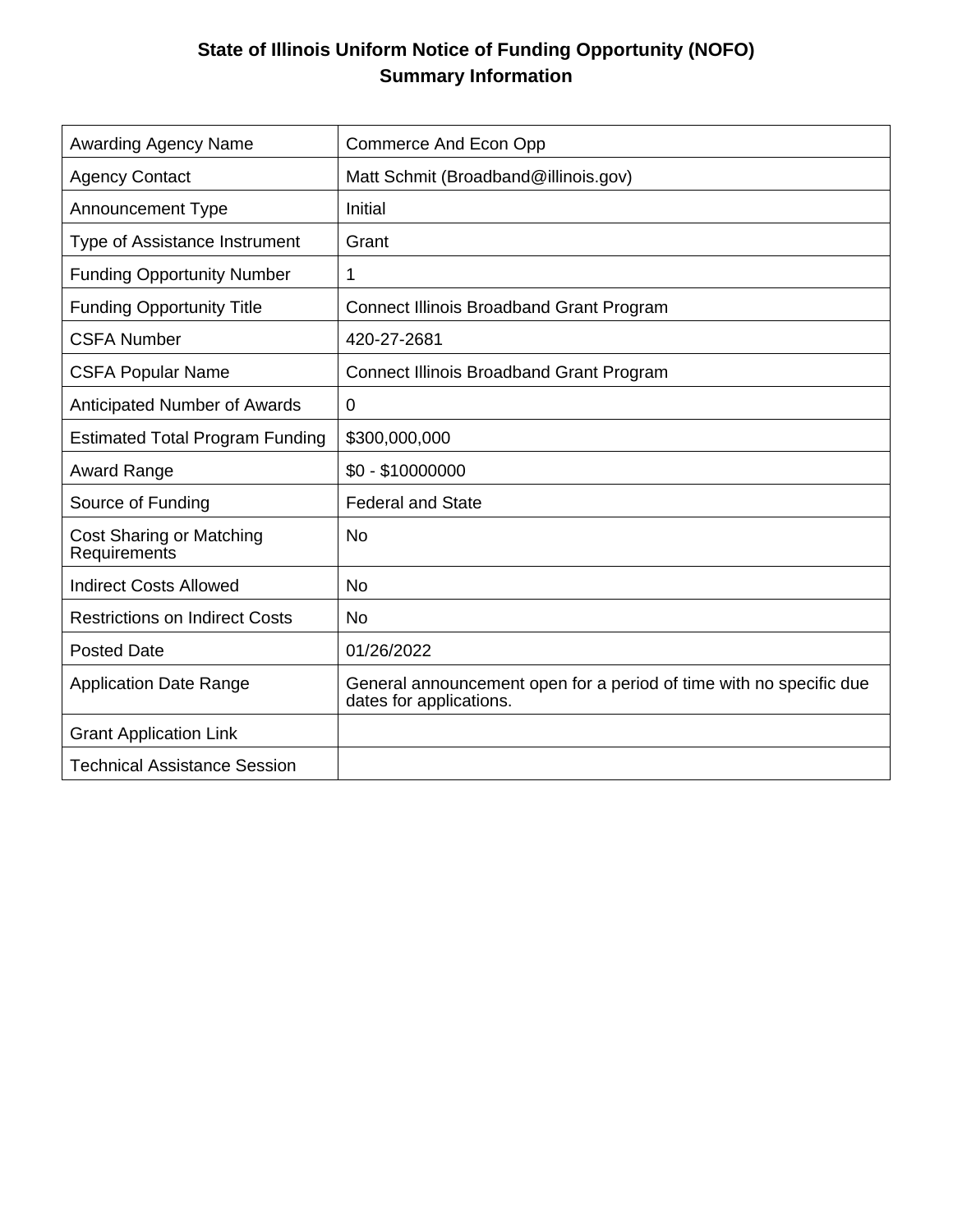# **State of Illinois Uniform Notice of Funding Opportunity (NOFO) Summary Information**

| <b>Awarding Agency Name</b>              | <b>Commerce And Econ Opp</b>                                                                   |
|------------------------------------------|------------------------------------------------------------------------------------------------|
| <b>Agency Contact</b>                    | Matt Schmit (Broadband@illinois.gov)                                                           |
| <b>Announcement Type</b>                 | Initial                                                                                        |
| Type of Assistance Instrument            | Grant                                                                                          |
| <b>Funding Opportunity Number</b>        | 3                                                                                              |
| <b>Funding Opportunity Title</b>         | <b>Connect Illinois Broadband Grant Program</b>                                                |
| <b>CSFA Number</b>                       | 420-35-2366                                                                                    |
| <b>CSFA Popular Name</b>                 | <b>Connect Illinois Broadband Grant Program</b>                                                |
| Anticipated Number of Awards             | $\mathbf 0$                                                                                    |
| <b>Estimated Total Program Funding</b>   | \$50,000,000                                                                                   |
| <b>Award Range</b>                       | $$0 - $10000000$                                                                               |
| Source of Funding                        | <b>Federal and State</b>                                                                       |
| Cost Sharing or Matching<br>Requirements | <b>No</b>                                                                                      |
| <b>Indirect Costs Allowed</b>            | <b>No</b>                                                                                      |
| <b>Restrictions on Indirect Costs</b>    | <b>No</b>                                                                                      |
| <b>Posted Date</b>                       | 01/26/2022                                                                                     |
| <b>Application Date Range</b>            | General announcement open for a period of time with no specific due<br>dates for applications. |
| <b>Grant Application Link</b>            |                                                                                                |
| <b>Technical Assistance Session</b>      |                                                                                                |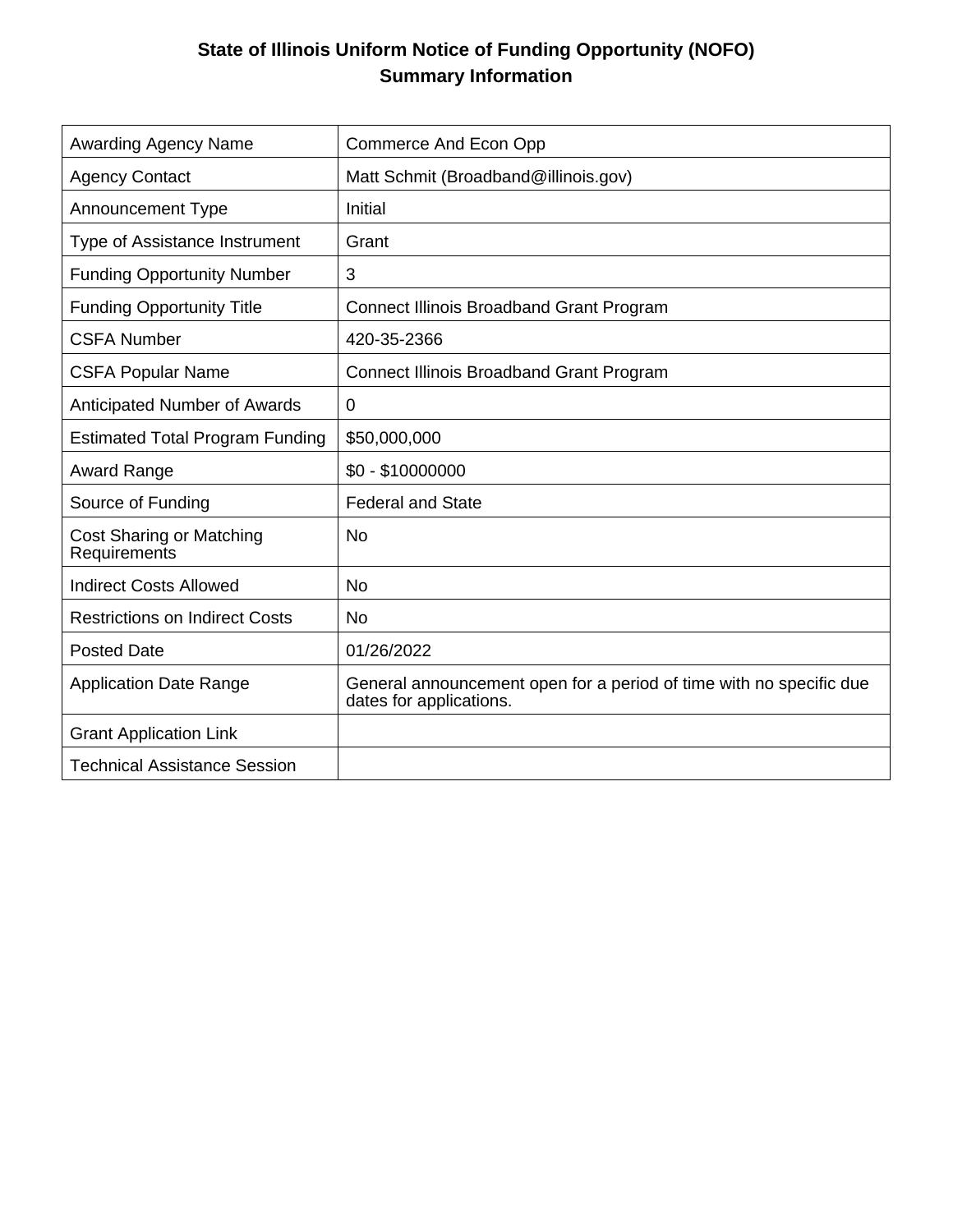# **Agency-specific Content for the Notice of Funding Opportunity**

## **Connect Illinois Broadband Grant Program**

NOFO ID: 2366-2005 and 2681-2006

# **A. Program Description**

#### **This opportunity is being jointly posted to 2 CSFAs (420-35-2366 and 420-27-2681) and applicant only needs to apply once to be considered for the opportunities posted to both CSFAs.**

This Notice of Funding Opportunity ("NOFO") sets forth the requirements for the Connect Illinois Broadband Grant Program at the Department of Commerce and Economic Opportunity ("DCEO" or "Department") funded through a combination of the state Build Illinois Bond Fund and federal American Rescue Plan Act ("ARPA"). Through this NOFO, the Department will fund proposals that support broadband deployment to expand and strengthen existing broadband network infrastructure, health information technology, telemedicine, distance learning, and public safety.

The Connect Illinois Broadband Grant Program represents an integral and strategic component of both the comprehensive 2019 Rebuild Illinois infrastructure program and the state's five-year economic plan to expand economic opportunity and reduce socioeconomic gaps through equity investment.

Through multiple rounds of competitive matching grants, Connect Illinois seeks to achieve what no other state or federal approach to date has accomplished: ubiquitous broadband access for homes, businesses, and community anchor institutions. At the same time, Connect Illinois seeks progress in digital equity and inclusion while leveraging investment in new broadband infrastructure to spur advances in use and innovation for such areas as agriculture, economic development, education, and telehealth.

Eligible Projects. Applications should be classified under one of three categories: (a) Broadband Access for Illinois homes, businesses, and community anchor institutions in unserved or underserved areas; (b) Broadband Innovation for economic development and related applications; or (c) Urban Broadband for expanded access and/or innovation in qualified Illinois cities or metropolitan areas of 75,000 residents or more.

All Connect Illinois projects must include infrastructure expansion scalable to speeds of at least 100 Mbps download and 100 Mbps upload upon deployment.

Eligible Project Areas. For Broadband Access projects, proposals covering unserved and/or underserved areas are eligible for Connect Illinois grant funding via this NOFO. An unserved area is an area of Illinois in which households, businesses, or community anchor institutions lack access to wireline broadband service of at least 25/3 Mbps. An underserved area is an area of Illinois in which households, businesses, or community anchor institutions have wireline broadband access of at least 25/3 Mbps but less than 100/20 Mbps.

These designations are reflected in broadband mapping utilized by the Illinois Office of Broadband for the Connect Illinois program. Applicants may challenge the accuracy of the broadband mapping through the initial grant application and/or subsequent communication with the Illinois Office of Broadband. Before grants are awarded, applicants will have an opportunity to challenge the accuracy of the Connect Illinois maps through a mapping review process. Likewise, incumbent broadband providers will be allowed to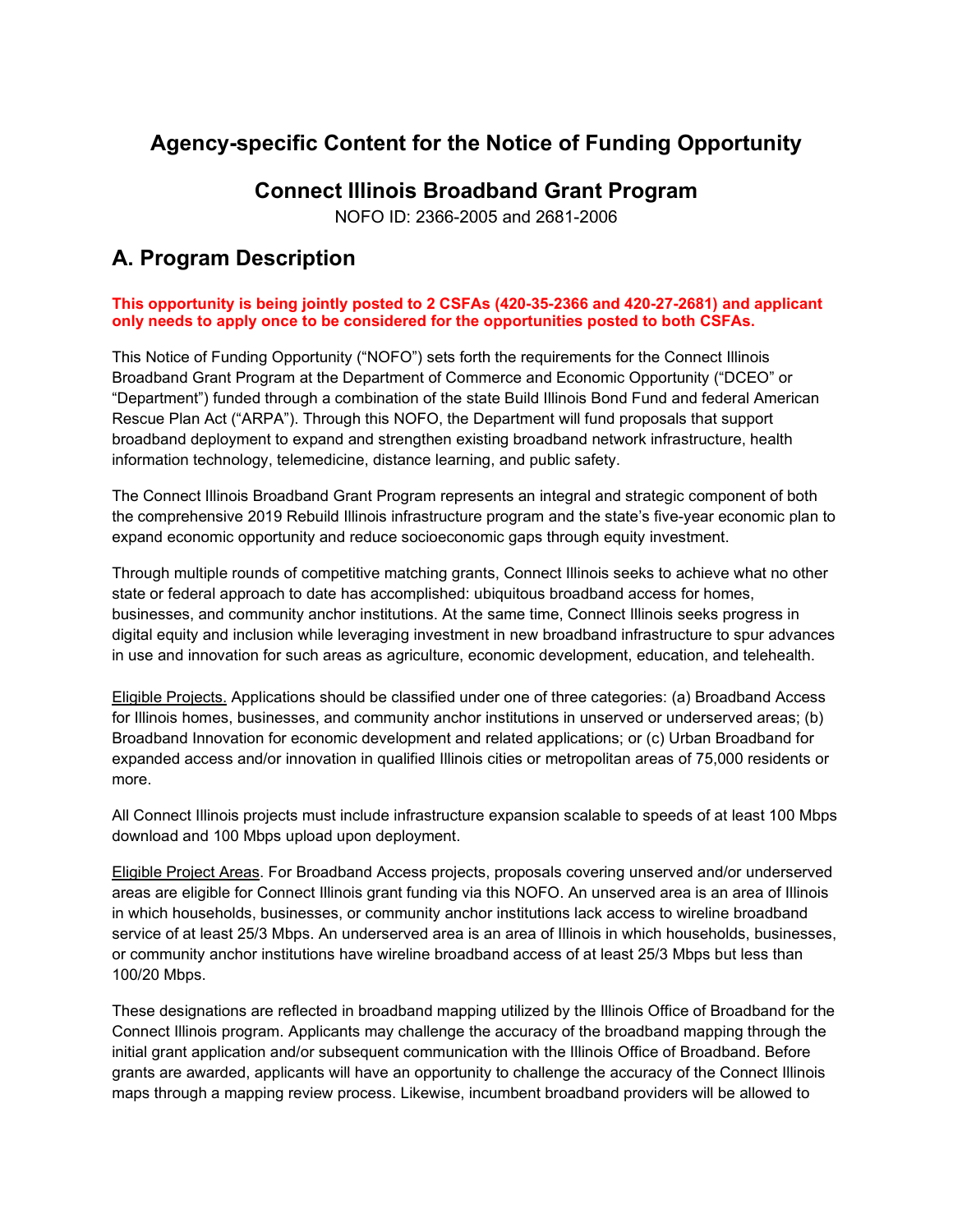challenge the eligibility of a grant application on the basis of current available broadband service or nearterm planned broadband deployment. The mapping review process operates beyond the scope of this NOFO and more information is available at: www2.illinois.gov/dceo/ConnectIllinois.

Allowable Costs. Allowable costs refer to the costs associated with the acquisition and installation of middle mile and/or last mile infrastructure that can support broadband service scalable to speeds of at least 100 Mbps download and 100 Mbps upload upon deployment.

Last mile infrastructure is broadband installation that serves as the final leg connecting the broadband service provider's network to the end-user customer's on-premises telecommunications equipment. Middle mile infrastructure is broadband construction that links a broadband service provider's core network infrastructure to last mile infrastructure.

Allowable costs for this NOFO may include all or a portion of the following: network design; project planning; obtaining construction permits; construction of facilities – including deployment of middle mile and/or last mile infrastructure; durable equipment; and installation and testing of the broadband service.

Grant expenditures must comply with the Uniform Guidance (2 CFR 200), as well as the American Rescue Plan Act and related guiadance from the U.S. Department of the Treasury. All grant expenditures must be reasonable and necessary to support allowable grant activities. This grant opportunity is limited to capital improvement expenses. The grant will not compensate for indirect costs, overhead or administrative expenses associated with the execution of the program.

This NOFO is being posted at Catalog of State Financial Assistance ("CSFA") numbers 420-27-2681 and 420-35-2366. Applications received for either CSFA will be considered for funding from both CSFAs. An applicant should not submit the duplicate applications to each CSFA.

# **B. Funding Information**

This grant program is utilizing a combination of state funds from the Build Illinois Bond Fund appropriated by the General Assembly through Public Act 102-0017, Article 137 and federal funds received from the U.S. Department of Treasury American Rescue Plan Act appropriated by the General Assembly from the State Coronavirus Urgent Remediation Emergency Fund through Public Act 102-0017, Article 173.

To date, \$400 million has been appropriated and authorized as available funding for the Connect Illinois Broadband Grant Program. Up to \$350 million of this amount is available through this NOFO. Priority consideration will be given to projects that leverage certain nonstate funding – from private, federal, and/or local sources – totaling 50 percent or more of eligible total project costs. However, **a 50 percent nonstate match is not required for an application to be competitive.** The maximum individual grant amount is \$10 million, and applicants are encouraged to submit multiple proposals. Grant project work must be completed within three years of an award.

Applicants must submit a project narrative that describes in detail how the award will be executed. The project narrative should include enough information for DCEO to understand the scope of the project, the budget, including a detailed breakdown of the costs associated with each budget line and any additional necessary detail to enable DCEO to manage the grant agreement activity against planned project performance. The project narrative must include evidence of capacity, quality and need as defined in Section E.1.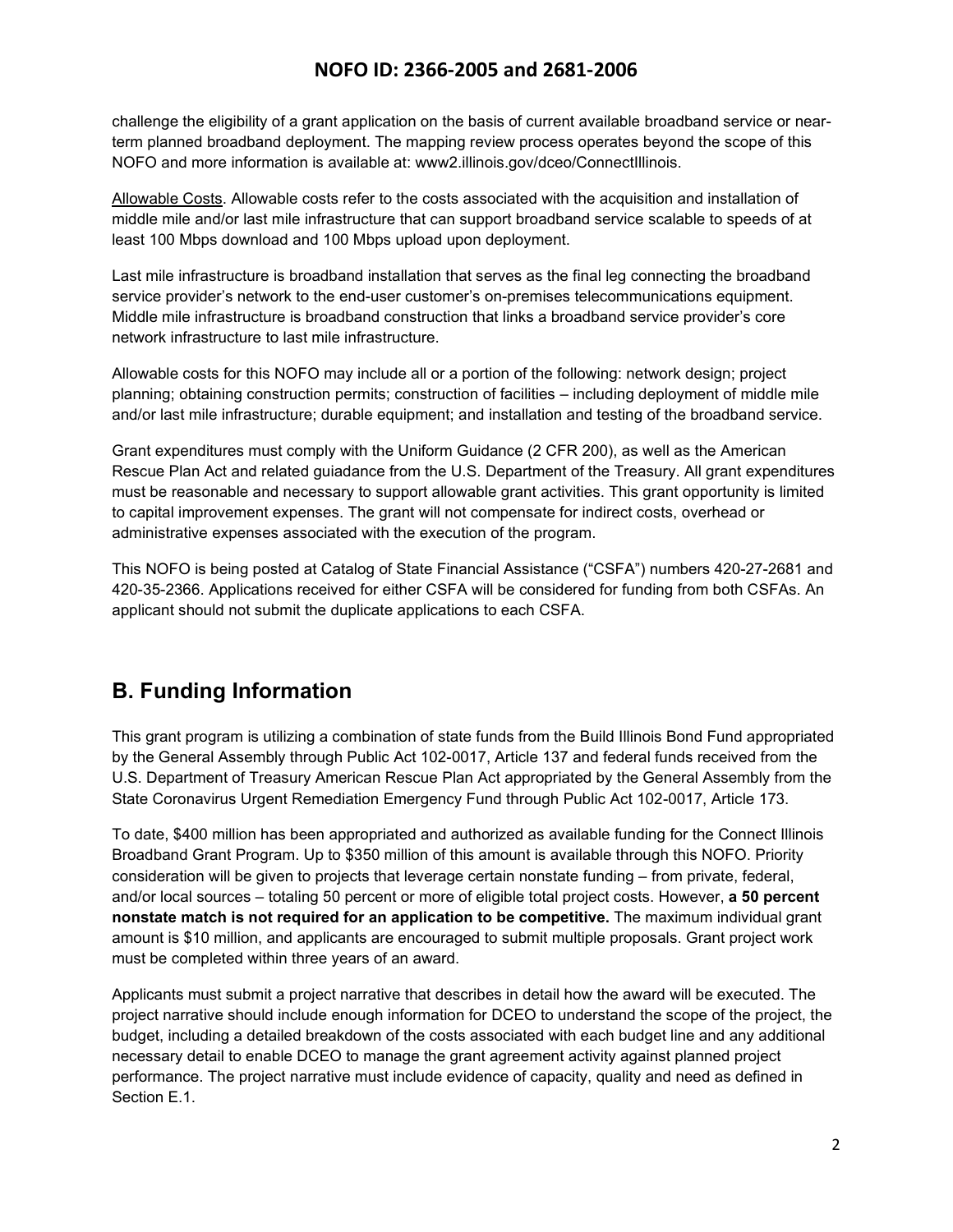Agreement(s) and budget(s) with subrecipients and subcontractors must be pre-approved by and on file with DCEO. Agreements can be submitted to DCEO when available. Subcontractors and subrecipients are subject to all applicable provisions of the Agreement(s) executed between DCEO and the grantee. The successful applicant shall retain sole responsibility for the performance of its subrecipient(s) and/or subcontractor(s).

The grant agreement will specify the payment terms and the payment schedule pursuant to cash management requirements as stated in 44 Ill Admin. Code Title 44, Subtitle F, Part 7000 Section 120. The Department reserves the right to determine the appropriate payment structure on a project-specific basis.

**The release of this NOFO does not obligate the Department to make an award.**

# **C. Eligibility Information**

An entity must be registered in the Grant Accountability and Transparency Act (GATA) Grantee Portal, www.grants.illinois.gov/portal at the time of grant application. The portal will verify that the entity:

- Has a valid FEIN number;
- Has a valid DUNS number;
- Has a current SAM.gov account;
- Is not on the Federal Excluded Parties List;
- Is in Good Standing with the Illinois Secretary of State, as applicable;
- Is not on the Illinois Stop Payment list; and
- Is not on the Department of Healthcare and Family Services Provider Sanctions list.

Entities on the Illinois Stop Payment List and/or the Federal Excluded Parties List at time of application submission will not be considered for an award.

An automated email notification to the entity alerts them of "qualified" status or informs how to remediate a negative verification (e.g., inactive DUNS, not in good standing with the Secretary of State). A federal Debarred and Suspended status cannot be remediated.

Pursuant to the policy of the Illinois Office of the Comptroller, to receive grant funds from the State of Illinois, a grantee must be considered a regarded entity by the IRS for federal income tax purposes. Disregarded entities will not be eligible to receive grant funds.

#### **1. Eligible Applicants.**

Eligible applicants for this program include an incorporated business or partnership; a political subdivision; a nonprofit organization; a cooperative association; or a limited liability corporation organized for the purpose of expanding broadband access. Illinois public school districts are eligible to apply but may be encouraged to leverage available federal or education-specific funding prior to an award.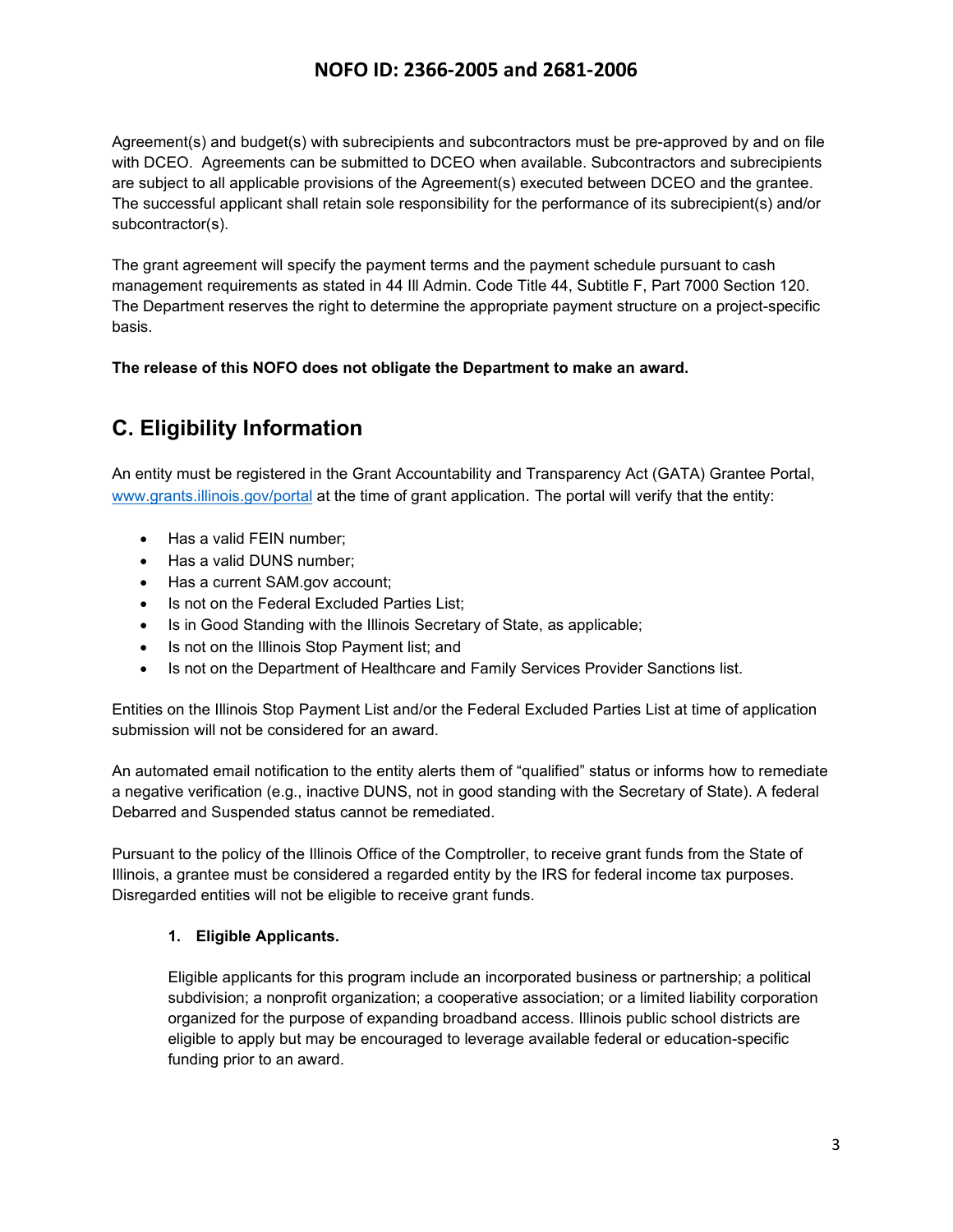#### **2. Cost Sharing or Matching.**

To obtain a grant, the applicant must provide for the funding not covered by the grant with matching funds. The match can come from private and/or public sources available to the applicant. For all applications, the merit-review scoring process will award points to applications that leverage matching funds totaling 50 percent or more of total eligible project costs. However, **a 50 percent nonstate match is not required for an application to be competitive.**

Documentation to validate the availability of matching funds is required as part of the application. Some examples of appropriate documentation include: a letter of credit; letter confirming funds from a bank; board resolution committing funding; or loan documentation. If the application will have additional financial partners contributing to the matching funds, the application must also identify the financial partner(s) and documentation of the amount and availability of each partner's financial match.

#### **3. Indirect Cost Rate.**

This grant opportunity is limited to capital improvement expenses. The grant will not compensate for indirect costs, overhead or administrative expenses associated with the execution of the program.

#### **4. Other, if applicable.**

The Department complies with all applicable provisions of state and federal laws and regulations pertaining to nondiscrimination, sexual harassment and equal employment opportunity including, but not limited to: The Illinois Human Rights Act (775 ILCS 5/1-101 et seq.), The Public Works Employment Discrimination Act (775 ILCS 10/1 et seq.), The United States Civil Rights Act of 1964 (as amended) (42 USC 2000a-and 2000H-6), Section 504 of the Rehabilitation Act of 1973 (29 USC 794), The Americans with Disabilities Act of 1990 (42 USC 12101 et seq.), and The Age Discrimination Act (42 USC 6101 et seq.).

## **D. Application and Submission Information**

#### **1. Address to Request Application Package.**

Grant application templates are available at the web link provided in the "Grant Application Link" field of this announcement or by contacting the Program Manager:

Illinois Office of Broadband Department of Commerce & Economic Opportunity 500 E. Monroe Street, 8th Floor Springfield, IL 62701 Phone: 217-782-5968 Email: broadband@illinois.gov

Additional information, including the Application Packet and broadband mapping, is available at www2.illinois.gov/dceo/ConnectIllinois or on the DCEO Grant Opportunities homepage.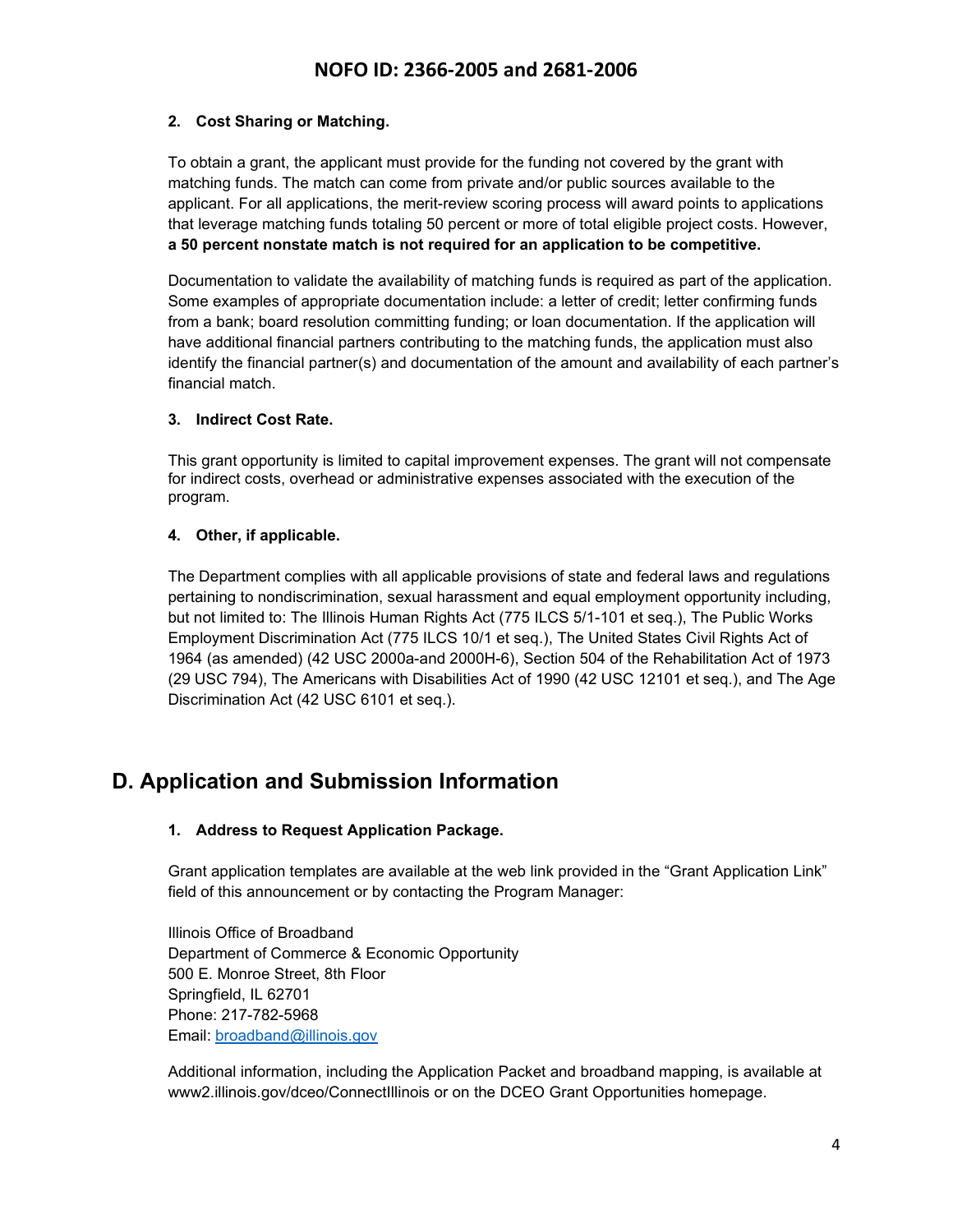#### **2. Content and Form of Application Submission.**

A standard application package must be submitted and reviewed by the Department. Each package should contain the following items:

- i. Uniform Grant Application in fillable PDF format. (print, sign and scan signature page with submission)
- ii. Uniform Capital Budget utilizing the template provided by DCEO for this project. The entire budget with all worksheets included even if the worksheets are not relevant to the grant opportunity must be submitted with the application materials. (print, sign and scan signature page with submission)
- iii. Conflict of Interest Disclosure
- iv. Mandatory Disclosures

This Notice of Funding Opportunity also requires the submission of the following other programmatic specific items (See Application Packet Part 2 for details of these requirements):

- v. Cover Page
- vi. Broadband Application
- vii. W-9 form

#### **3. Dun and Bradstreet Universal Numbering System (DUNS) Number and System for Award Management (SAM)**

Each applicant (unless the applicant is an individual or Federal or State awarding agency that is exempt from those requirements under 2 CFR 25.110(b) or (c), or has an exception approved by the Federal or State awarding agency under 2 CFR 25.110(d)) is required to:

- i. Be registered in the System for Award Management (SAM) before submitting its application. To establish a SAM registration, go to www.SAM.gov and/or utilize this instructional link: How to Register in SAM from the www.grants.illinois.gov Resource Links tab.
- ii. Provide a valid DUNS number in its application; and,
- iii. Continue to maintain an active SAM registration with current information at all times during which it has an active Federal, Federal pass-through or State award or an application or plan under consideration by a Federal or State awarding agency. The State awarding agency may not make a Federal pass-through or State award to an applicant until the applicant has complied with all applicable DUNS and SAM requirements and, if an applicant has not fully complied with the requirements by the time the State awarding agency is ready to make a Federal pass-through or State award, the State awarding agency may determine that the applicant is not qualified to receive a Federal passthrough or State award and use that determination as a basis for making a Federal passthrough or State award to another applicant.

#### **4. Submission Dates and Times.**

Applications will be accepted and reviewed on a rolling basis.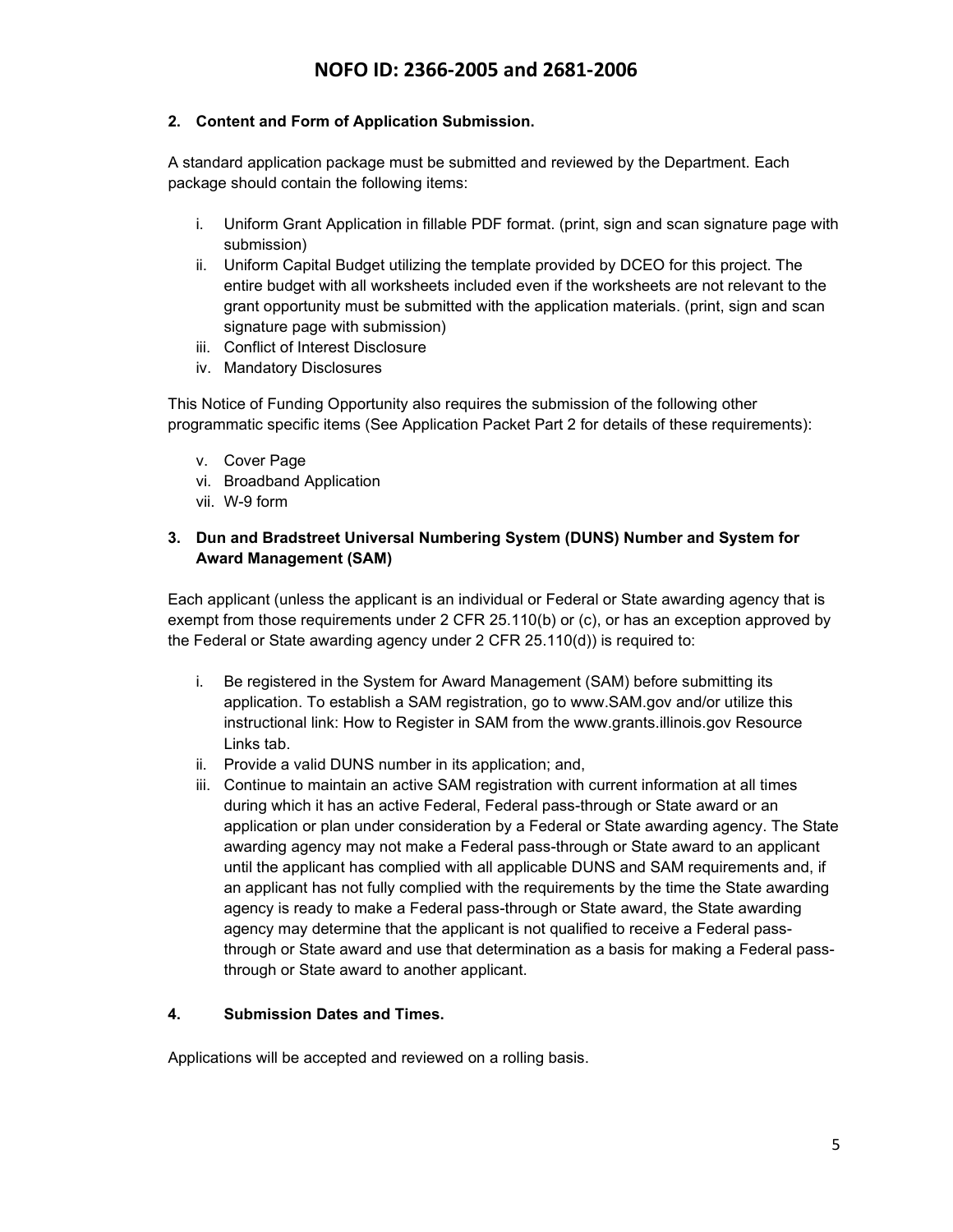Application materials must be submitted to the Department via electronic form at: *https://app.smartsheet.com/b/form/f0e7b74e8322484cb934d9c96831caf0*. The Department is under no obligation to review applications that do not comply with the above requirements.

#### **5. Intergovernmental Review, if applicable.**

N/A

#### **6. Funding Restrictions.**

See A. Program Description and C.3 Indirect Cost Rate.

#### **7. Other Submission Requirements.**

Links to documents stored in Google Docs or other cloud-based servers are not allowed.

Applicants may confirm receipt of the application and documents by contacting the program contact listed in this NOFO*.*

## **E. Application Review Information.**

#### **1. Criteria.**

Merit Review. The Illinois Office of Broadband will award grants to projects that help advance the Connect Illinois vision while demonstrating optimal impact of Connect Illinois funds. Applications will be reviewed and evaluated by a merit-review team from the Illinois Office of Broadband. This team will use standard criteria and associated point values to assist in systematically evaluating grant applications. These criteria include:

- i. Project Impact
- ii. Nonstate Match & Demonstration of Need
- iii. Community Support
- iv. Project Readiness
- v. Project Viability & Sustainability
- vi. Affordability & Adoption Assistance
- vii. Open Access, Shared Use & Business Strategy

The standard criteria will be applied to information provided by the Applicant in response to the requirements of this NOFO. To ensure that an application receives the highest possible scoring, please be sure to provide complete, comprehensive, and clear responses for all information requested; succinct responses are encouraged as appropriate.

Applications will be graded using the merit-based review process and scored on the criteria specified via application materials included in the complementary Application Packet, available at: www2.illinois.gov/dceo/ConnectIllinois.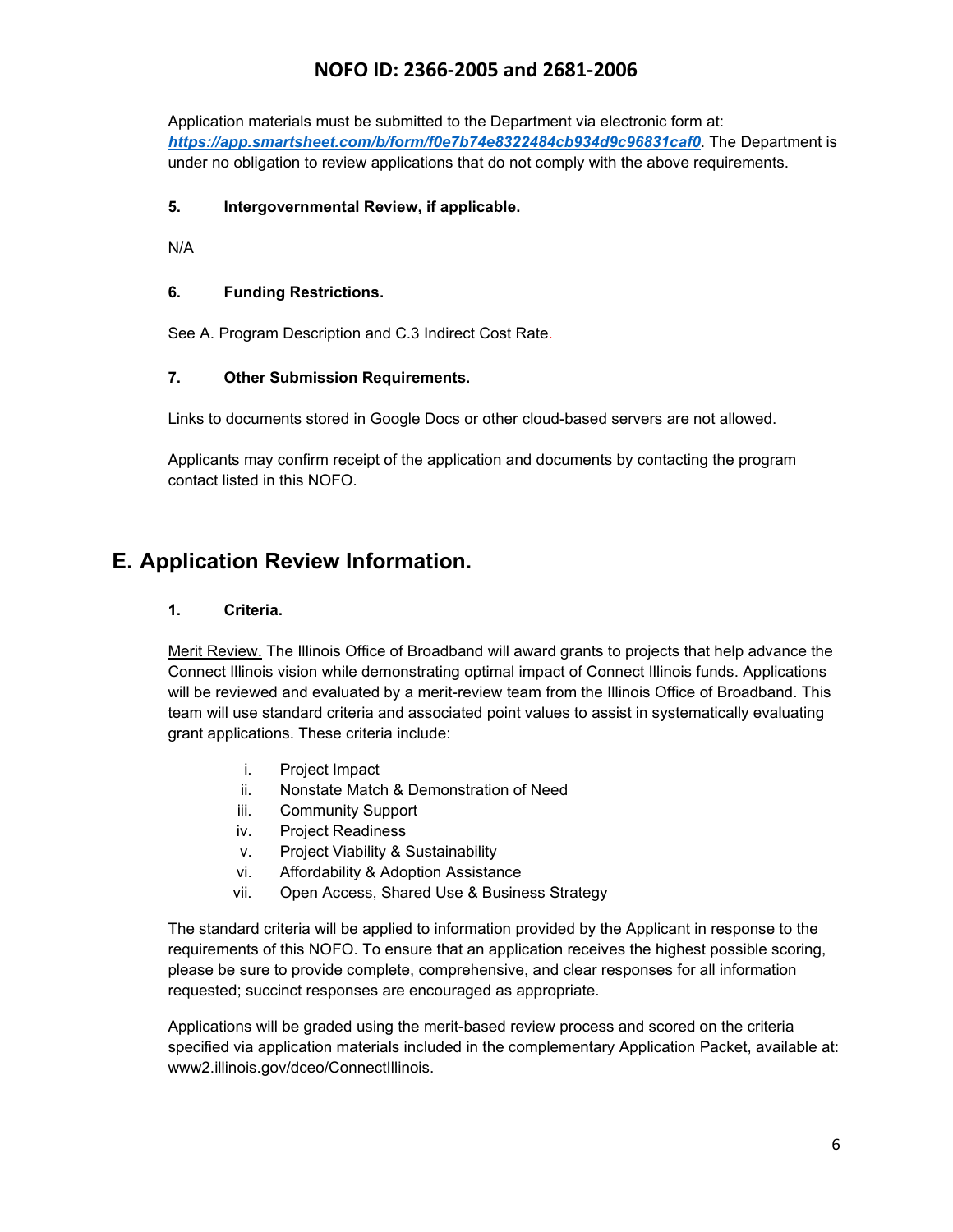Mapping Review. Before grants are awarded, applicants will have an opportunity to challenge the accuracy of the Connect Illinois maps. Likewise, incumbent broadband providers will be allowed to challenge the eligibility of a grant application on the basis of current available broadband service or near-term planned broadband deployment. The mapping review process operates beyond the scope of this NOFO and more information is available at: www2.illinois.gov/dceo/ConnectIllinois.

#### **2. Review and Selection Process.**

Applications will be accepted on an ongoing basis until the funds are depleted for the program or the application period closes, whichever comes first. The merit review team will score each qualified application received for this funding opportunity. The final score of each merit review team member will be calculated and an average of all scores will be the final application score. Applications that score 150 or more may be awarded immediately. Applications that receive 100 points or less will not be funded.

Applications that score between 101-149 may be selected for an award on a quarterly basis that will consider: relevant geographic balance; project focus; and nonstate match.

- i. Geographic Balance. The team will strive to achieve geographic balance throughout the state in awarding grants. As a result, applications may be considered on a regional basis per the 10 designated state economic development regions of Illinois, a map of which is available at: www2.illinois.gov/dceo/ConnectIllinois.
- ii. Project Focus. Applications also may be considered on the basis of three categories of focus. Given the Connect Illinois vision to achieve broadband ubiquity while driving economic development and advances in areas such as distance learning, precision agriculture, and telehealth, applications should be classified under one of three categories: (a) Broadband Access for Illinois homes, businesses, and community anchor institutions in unserved or underserved areas; (b) Broadband Innovation for economic development and related applications; or (c) Urban Broadband for access and/or innovation in qualified Illinois cities or metropolitan areas of 75,000 residents or more.
- iii. Nonstate Match. Applications that expect to leverage local or federal funding for a portion of the required nonstate match may be considered, in part, on the basis of that nonstate support. For instance, Connect Illinois applications leveraging additional ARPA dollars are highly encouraged. Applications leveraging other federal funds through such sources as FCC, NTIA, or USDA may be expected to combine state and federal support for an accelerated project deployment schedule, increased project area, and/or increased nonstate match requirement; the resulting Connect Illinois "Fedcelerator" federal broadband accelerator framework and related requirements is available at: www2.illinois.gov/dceo/ConnectIllinois.

The quarterly windows are described below:

| 1 <sup>st</sup> Window | Must be submitted by March 31, 2022     |
|------------------------|-----------------------------------------|
| 2 <sup>nd</sup> Window | Must be submitted by June 30, 2022      |
| 3rd Window             | Must be submitted by September 30, 2022 |
| 4 <sup>th</sup> Window | Must be submitted by December 31, 2022  |
| 5 <sup>th</sup> Window | Must be submitted by March 31, 2023     |
| 6 <sup>th</sup> Window | Must be submitted by June 30, 2023      |
| 7 <sup>th</sup> Window | Must be submitted by September 30, 2023 |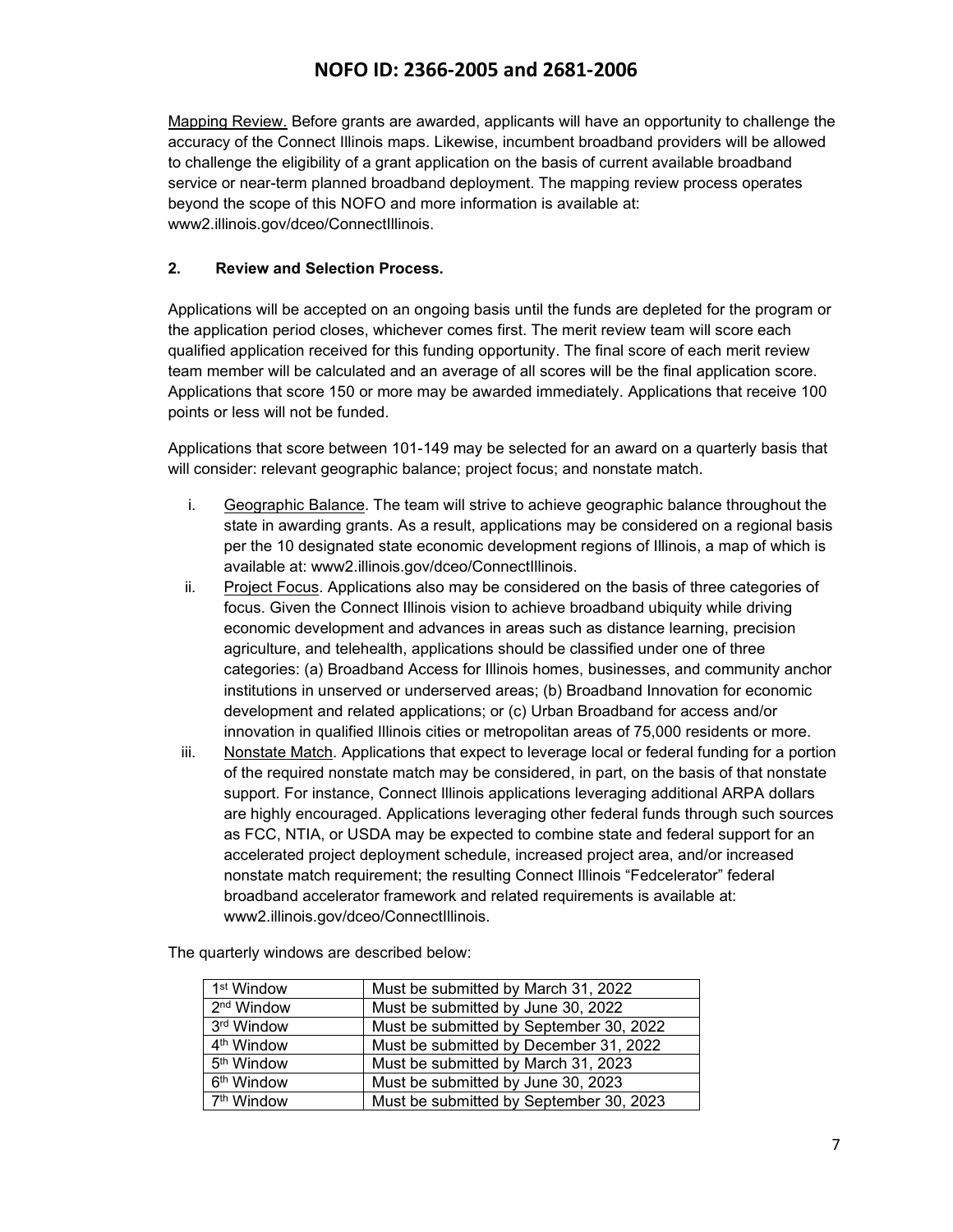| 8 <sup>th</sup> Window  | Must be submitted by December 31, 2023 |
|-------------------------|----------------------------------------|
| 9 <sup>th</sup> Window  | Must be submitted by March 31, 2024    |
| 10 <sup>th</sup> Window | Must be submitted by June 30, 2024     |

Applications may be considered in a later window if not selected in previous windows. Applications will be accepted and reviewed on a rolling basis, and strong applications may be awarded grant funding prior to the close of the window.

#### **The release of this NOFO does not obligate the Department to make an award in each category.**

The Merit Review process is subject to appeal. However, evaluation scores cannot be appealed. The appeal must be submitted in writing to the Department within 14 calendar days after the date that the grant award notice has been published. The written appeal shall include the name and address of the appealing party, the identification of the grant and a statement of reasons for the appeal. To file an appeal, applicants must submit the appeal in writing and in accordance with the Merit Application Review Appeals Process listed on the Grant Opportunities page of the DCEO website:

https://www2.illinois.gov/dceo/AboutDCEO/GrantOpportunities/Pages/MeritAppReview.aspx.

#### **3. Anticipated Announcement and State Award Dates, if applicable.**

The Department anticipates sending Notices of State Award within approximately one to three months of the application submission date, but reserves the right to issue a reduced award, or not to issue any award. Unsuccessful applicants will also be notified.

## **F. Award Administration Information**

#### **1. State Award Notices.**

The Notice of State Award (NOSA) will specify the funding terms and specific conditions resulting from the pre-award risk assessments. The NOSA must be accepted in the GATA Portal by an authorized representative of the grantee organization. The NOSA is not an authorization to begin performance or incur costs.

#### **2. Administrative and National Policy Requirements.**

Grant Uniform Requirements. The Grant Accountability and Transparency Act (30 ILCS 708/1 *et seq*.) (and its related administrative rules, 44 Ill. Admin. Code Part 7000), was enacted to increase the accountability and transparency in the use of grant funds from whatever source and to reduce administrative burdens on both State agencies and grantees by adopting federal guidance and regulations applicable to those grant funds; specifically, the Uniform Administrative Requirements, Cost Principles, and Audit Requirements for Federal Awards (2 CFR 200).

Procurement. Grantees will be required to adhere to methods of procurement per the Procurement Standards (2 CFR 200.317 – 2 CFR 200.327).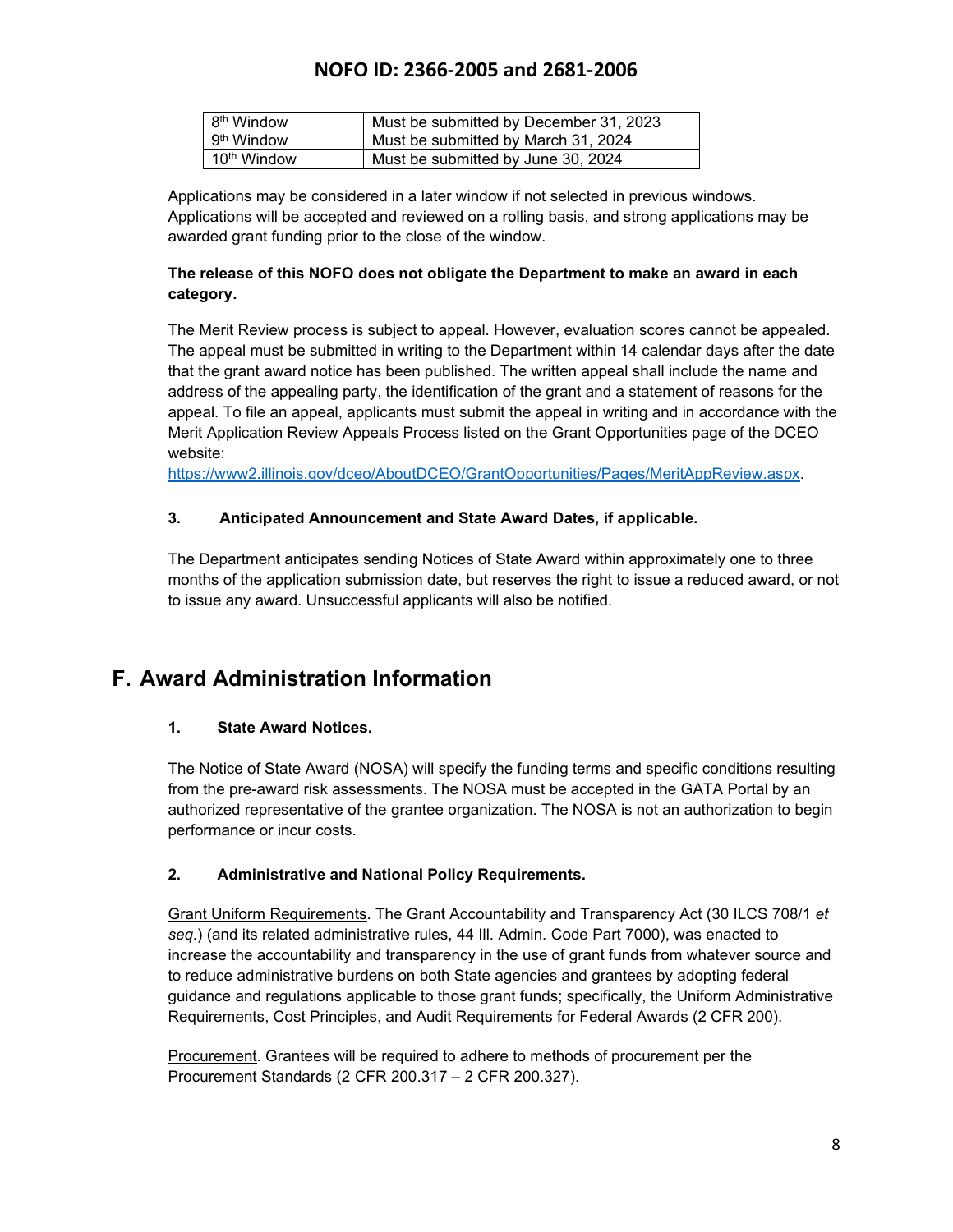Business Enterprise Program. For grant awards of \$250,000 or more, grantees will be required to comply with the Business Enterprise Program for Minorities, Females, and Persons with Disabilities Act (30 ILCS 575/0.01 *et seq*.), which establishes a goal for contracting with businesses that have been certified as owned and controlled by persons who are minority, female or who have disabilities. The Department and the Capital Development Board will work with the grantees to ensure compliance prior to the establishment of the grant agreement as well as through the life of the grant.

Environmental Review Requirements. Capital grants will be reviewed to determine environmental review requirements. Based on the scope of the project, the grantees may be required to complete additional environmental approvals before a grant agreement can be initiated.

Illinois Works Jobs Program Act (30 ILCS 559/20-1 *et seq*.). For grants with an estimated total project cost of \$500,000 or more, the grantee will be required to comply with the Illinois Works Apprenticeship Initiative (30 ILCS 559/20-20 to 20-25) and all applicable administrative rules. The "estimated total project cost" is a good faith approximation of the costs of an entire project being paid for in whole or in part by appropriated capital funds to construct a public work. The goal of the Illinois Apprenticeship Initiative is that apprentices will perform either 10% of the total labor hours actually worked in each prevailing wage classification or 10% of the estimated labor hours in each prevailing wage classification, whichever is less. Grantees will be permitted to seek from the Department a waiver or reduction of this goal in certain circumstances pursuant to 30 ILCS 559/20-20(b). The grantee must ensure compliance for the life of the entire project, including during the term of the grant and after the term ends, if applicable, and will be required to report on and certify its compliance.

Prevailing Wage Act (820 ILCS 130/0.01 *et seq*.). Applicants that are awarded grants shall comply with all requirements of the Prevailing Wage Act, including but not limited to, inserting into all contracts for construction a stipulation to the effect that not less than the prevailing rate of wages as applicable to the project shall be paid to all laborers, workers, and mechanics performing work under the award and requiring all bonds of contractors to include a provision as will guarantee the faithful performance of such prevailing wage clause as provided by contract. Grantees will be required to report on Prevailing Wage Act compliance on a monthly basis.

Employment of Illinois Workers on Public Works Act (30 ILCS 570/0.01 et seq.). All grantees will be required to comply with the Employment of Illinois Workers on Public Works Act (30 ILCS 570/0.01 *et seq*.) (the "Act"), which provides that whenever there is a period of excessive unemployment in Illinois (as defined by the Act), if the Grantee is using Grant Funds for (1) constructing or building any public works, or (2) performing the clean-up and on-site disposal of hazardous waste for the State of Illinois or any political subdivision of the State, then the Grantee shall employ at least 90% Illinois laborers on such project. Illinois laborers refers to any person who has resided in Illinois for at least 30 days and intends to become or remain an Illinois resident. Grantees may receive an exception from this requirement by submitting a request and supporting documents certifying that Illinois laborers are either not available, or are incapable of performing the particular type of work involved. The certification must: (a) be submitted to the grant manager within the first quarter of the Award Term; (b) provide sufficient support that demonstrates the exception is met; (c) be signed by an authorized signatory of the Grantee; and (d) be approved by DCEO in consultation with the Illinois Department of Labor. In addition, every contractor on a public works project or improvement or hazardous waste clean-up and on-site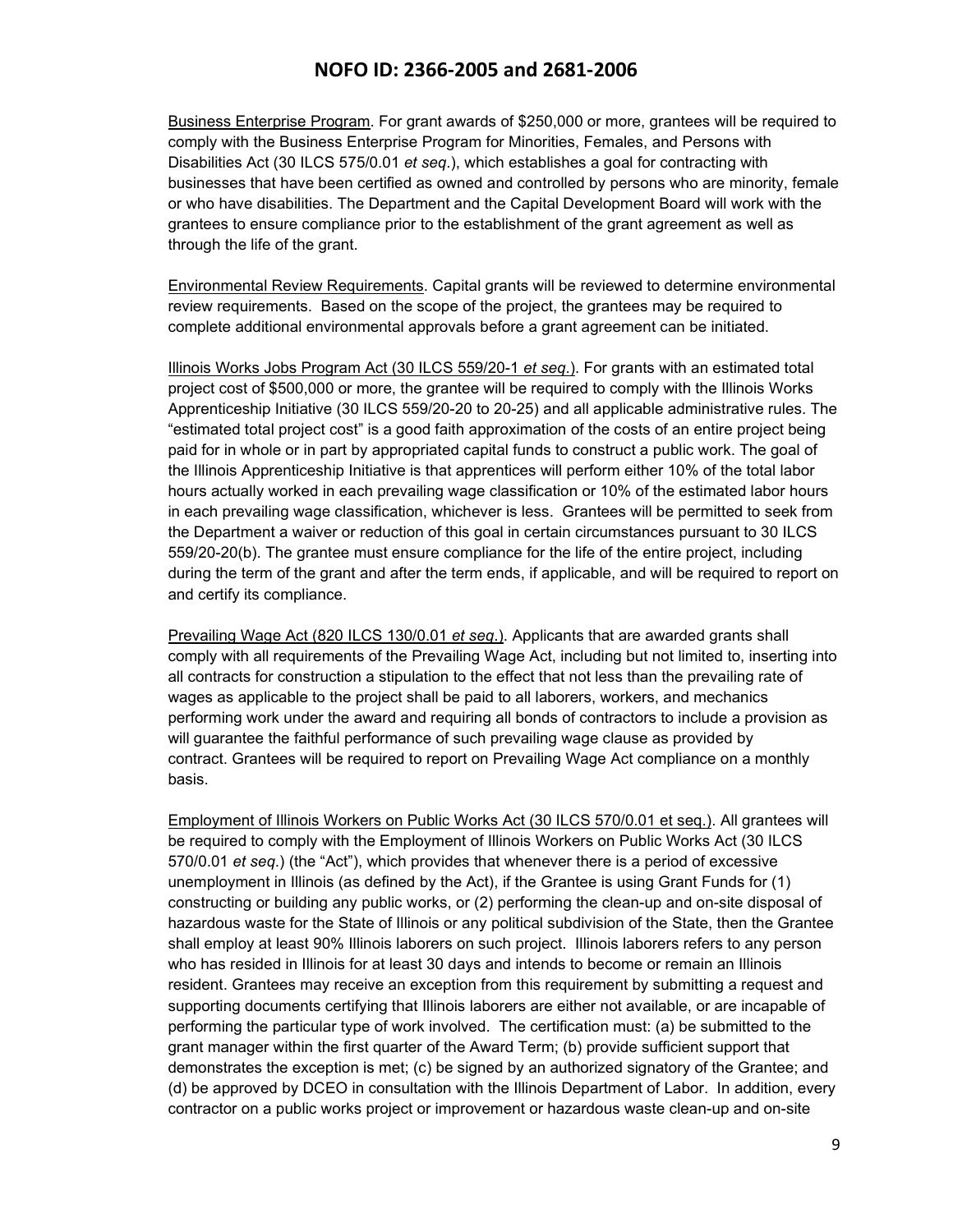disposal project in this State may place on such work no more than 3 (or 6 in the case of a hazardous waste clean-up and on-site disposal project) of the contractor's regularly employed non-resident executive and technical experts.

State COVID-19 Requirements**.** For all State of Illinois funded grants that are non-American Rescue Plan Act funds, due to the COVID-19 public health emergency, to be eligible to receive an award, grant applicants are required to adhere to and all applicable executive orders issued by the Governor of Illinois, rules issued by an Illinois state agency, or other directives and/or guidance issued by Illinois state agencies related to the prevention of the spread of COVID-19. These same requirements will apply to award recipients in carrying out the activities in the award throughout the award term.

All grantees receiving ARPA funded grants will be required to comply with related rules and guidance issued by the U.S. Department of the Treasury:

- i. COVID-19 Requirements. Grantees should adhere to all COVID-19 guidelines in carrying out an award as directed by the Department and required by the State.
- ii. Grant Uniform Requirements. The Grant Accountability and Transparency Act (30 ILCS 708/1 et seq.) (and its related administrative rules, 44 Ill. Admin. Code Part 7000), was enacted to increase the accountability and transparency in the use of grant funds from whatever source and to reduce administrative burdens on both State agencies and grantees by adopting federal guidance and regulations applicable to those grant funds; specifically, the Uniform Administrative Requirements, Cost Principles, and Audit Requirements for Federal Awards (2 CFR 200).
- iii. Procurement. Grantees will be required to adhere to methods of procurement per the Procurement Standards (2 CFR 200.317 – 2 CFR 200.327).
- iv. Civil Rights Law Compliance. In addition to all other non-discrimination and Civil Rights law compliance required, Treasury requires that all grantees must certify that they are in full compliance with the terms and provisions of all legal requirements of the Treasury relating to non-discrimination and non-discriminatory use of federal funds. These requirements include ensuring that grantees do not deny benefits or services, or otherwise discriminate on the basis of race, color national origin (including limited English proficiency), disability, age, or sex (including sexual orientation and general identity), in accordance with the following authorities: Title VI of the Civil Rights Act of 1964 (42 USC 2000d-1 et seq.) and the Treasury's implementing regulations, 31 CFR Part 22; Section 504 of the Rehabilitation Act of 1973 (29 USC 794), Title IX of the Education Amendments of 1972 (20 USC 1681 et seq.) and the Treasury's implementing regulations, 31 CFR Part 28; and the Age Discrimination Act of 1975 (42 USC 6101 et seq.) and the Treasury's implementing regulations at 31 CFR Part 23.
- v. Recordkeeping Requirements. Grantees are required to maintain, for five (5) years after all funds have been expended or returned to Treasury by the State, adequate books, all financial records and supporting documents, statistical records, and all other records pertinent to this Award. If any litigation, claim, or audit is started before the expiration of the retention period, the records must be retained until all litigation, claims or audit exceptions involving the records have been resolved and final action taken. Grantees are responsible for ensuring all contractors and subrecipients, if applicable, adhere to these records retention requirements.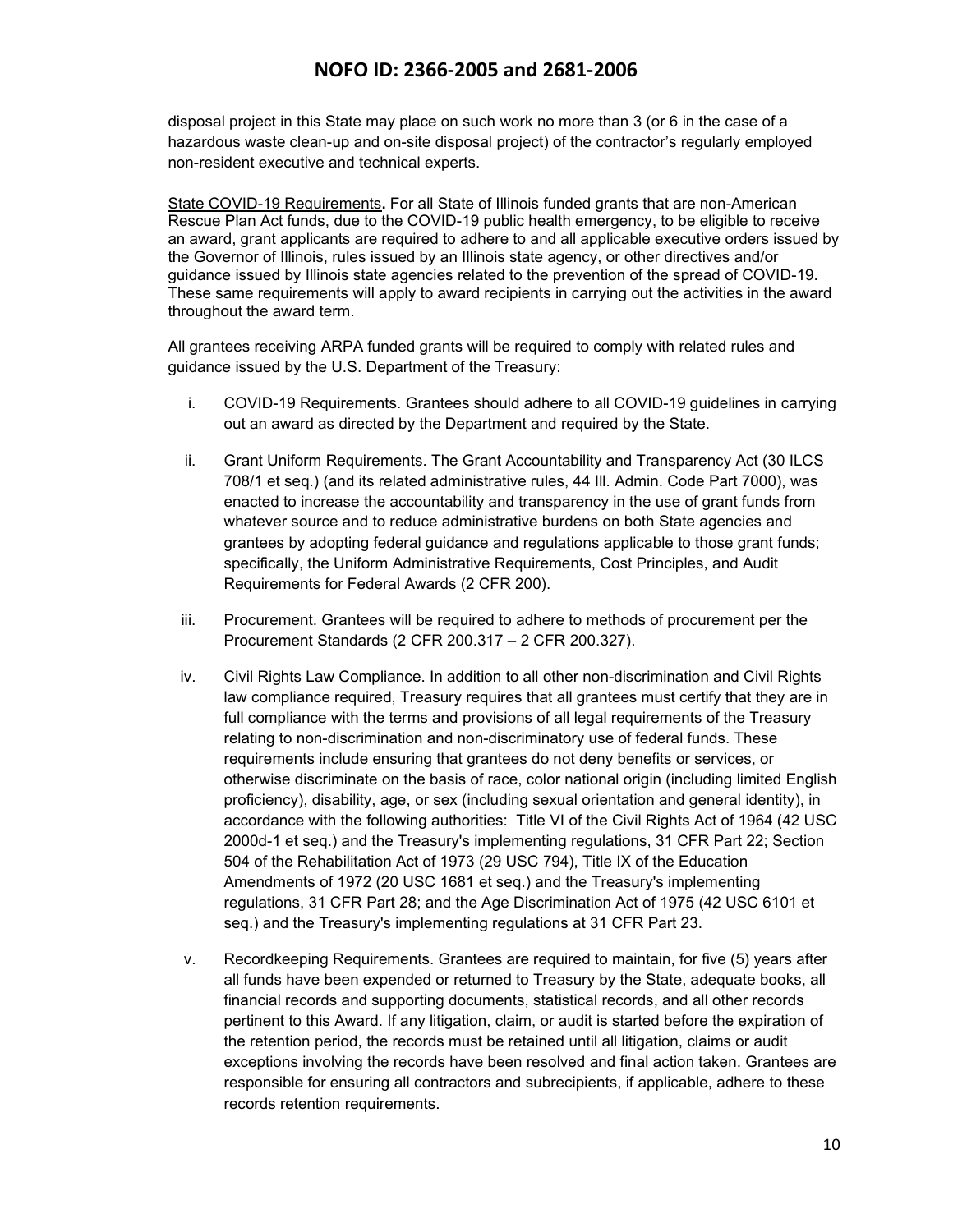Grantees agree to provide or make available all records related to an award, to Grantor or to Treasury upon request, and to any authorized oversight body, including, but not limited to, the Government Accountability Office ("GAO"), Treasury's Office of Inspector General ("OIG"), and the Pandemic Relief Accountability Committee ("PRAC").

vi. Interest on Grant Funds. Grantees are not required to maintain grant funds in an interestbearing account, but if they choose to do so, grantees may retain the interest and are not limited to using that interest for eligible uses under the grant award.

#### **3. Reporting.**

Periodic Performance Report (PPR) and Periodic Financial Report (PFR). Grantees funded through this NOFO are required to submit in the format required by the Grantor, at least on a quarterly basis, the PPR and PFR electronically to their assigned grant manager. The first of such reports shall cover the first three months after the award begins. Pursuant to 2 CFR 200.328, Periodic Financial Reports shall be submitted no later than 30 calendar days following the period covered by the report. Pursuant to 2 CFR 200.329, Periodic Performance Reports shall be submitted no later than 30 calendar days following the period covered by the report. Any additional reporting requirements will be disclosed in the NOSA.

Grantees are required within 45 calendar days following the end of the period of performance to submit a final closeout report in the format required by the Grantor (*See* 2 CFR 200.344).

Monitoring. Grantees funded through this NOFO are subject to fiscal and programmatic monitoring visits by the Department in accordance with 2 CFR 200.337. They must have an open-door policy allowing periodic visits by Department monitors to evaluate the progress of the project and provide documentation upon request of the monitor. Program staff will also maintain contact with participants and monitor progress and performance of the contracts. The Department may modify grants based on performance.

Audit. Grantees shall be subject to Illinois' statewide Audit Report Review requirements. Terms of the Single Audit Act Amendments of 1996 (31 USC 7501-7507), Subpart F of 2 CFR Part 200, and the audit rules set forth under the Grant Accountability and Transparency Act shall apply (See 30 ILCS 708/65(c)).

**Project Reporting:** Grantees will be required to submit regular reports to document the progress of the project as part of the grant requirements. These reports include, but are not limited to, the following requirements stipulated by the use of certain ARPA funds for this program:

All Broadband Infrastructure projects:

- Projected/actual construction start date (month/year);
- Projected/actual initiation of operations date (month/year);
- Location (for broadband, geospatial location data); and
- **For projects with total project costs over \$10 million:**

a. Grantee may provide a certification that, for the relevant project, all laborers and mechanics employed by contractors and subcontractors in the performance of such project are paid wages at rates not less than those prevailing, as determined by the U.S. Secretary of Labor in accordance with subchapter IV of chapter 31 of title 40, United States Code (commonly known as the "Davis-Bacon Act"), for the corresponding classes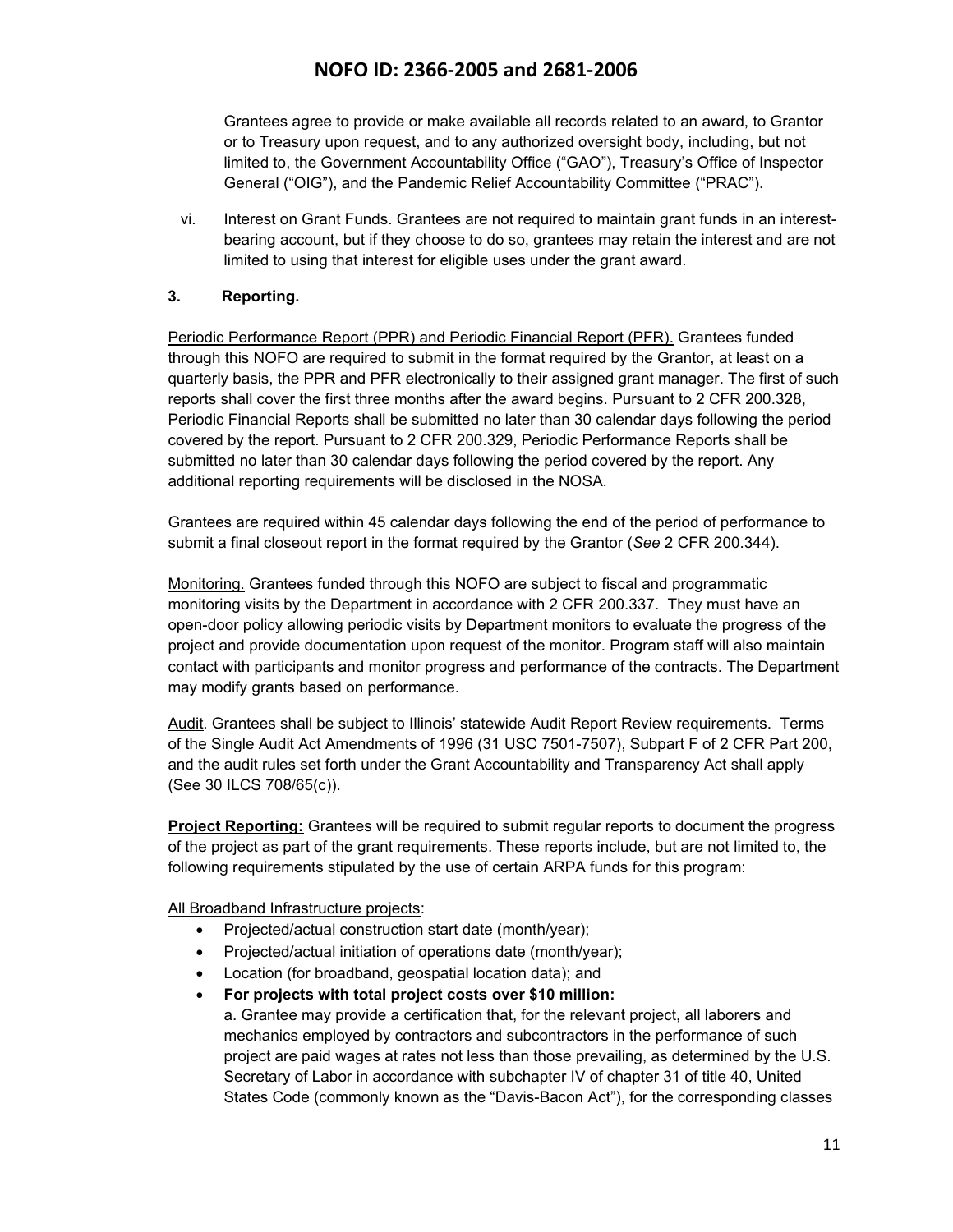of laborers and mechanics employed on projects of a character similar to the contract work in the civil subdivision of the State in which the work is to be performed, or by the appropriate State entity pursuant to a corollary State prevailing-wage-in-construction law (commonly known as "baby Davis-Bacon Acts"). If such certification is not provided, Grantee must provide a project employment and local impact report detailing:

- $\circ$  The number of employees of contractors and subcontractors working on the project;
- o The number of employees on the project hired directly and hired through a third party;
- o The wages and benefits of workers on the project by classification; and
- $\circ$  Whether those wages are at rates less than those prevailing (as determined by the Davis-Bacon Act).

Grantee must maintain sufficient records to substantiate this information upon request.

b. Grantee may provide a certification that a project includes a project labor agreement, meaning a pre-hire collective bargaining agreement consistent with section 8(f) of the National Labor Relations Act (29 U.S.C. 158(f)). If the Grantee does not provide such certification, the recipient must provide a project workforce continuity plan, detailing:

- $\circ$  How the Grantee will ensure the project has ready access to a sufficient supply of appropriately skilled and unskilled labor to ensure high-quality construction throughout the life of the project;
- $\circ$  How the Grantee will minimize risks of labor disputes and disruptions that would jeopardize timeliness and cost-effectiveness of the project;
- $\circ$  How the Grantee will provide a safe and healthy workplace that avoids delays and costs associated with workplace illnesses, injuries, and fatalities;
- $\circ$  Whether workers on the project will receive wages and benefits that will secure an appropriately skilled workforce in the context of the local or regional labor market; and
- o Whether the project has completed a project labor agreement.
- c. Whether the project prioritizes local hires.
- d. Whether the project has a Community Benefit Agreement, with a description of any such agreement.

Broadband Projects:

- Speeds/pricing tiers to be offered, including the speed/pricing of its affordability offering;
- Technology to be deployed;
- Miles of fiber;
- Cost per mile;
- Cost per passing;

• Number of households (broken out by households on Tribal lands and those not on Tribal lands) projected to have increased access to broadband meeting the minimum speed standards in areas that previously lacked access to service of at least 25 Mbps download and 3 Mbps upload

- $\circ$  Number of households with access to minimum speed standard of reliable 100 Mbps symmetrical upload and download;
- $\circ$  Number of households with access to minimum speed standard of reliable 100 Mbps download and 20 Mbps upload